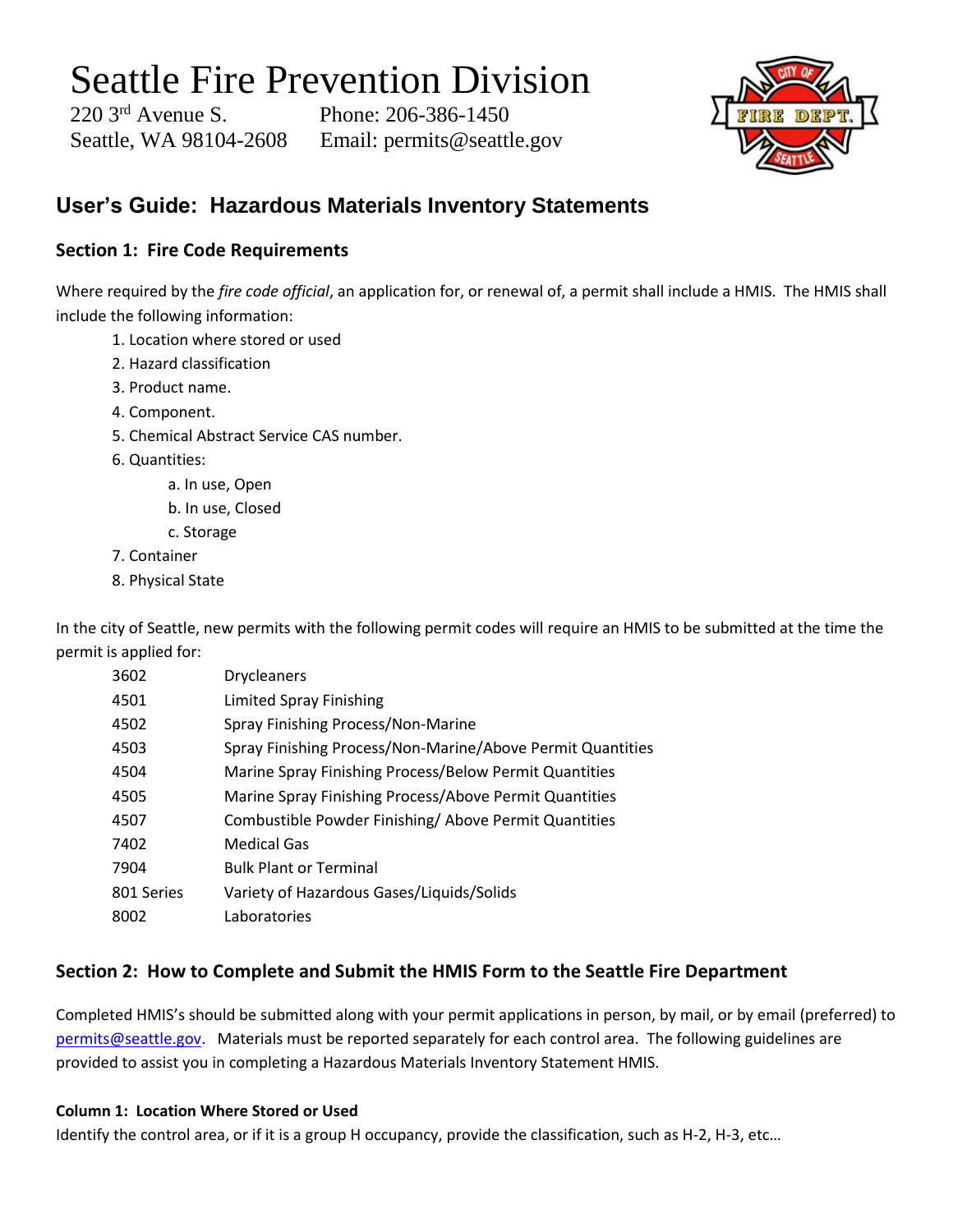## **Column 2: Hazard Class - Abbreviation**

The hazard class e.g. flammable liquid, corrosive, oxidizer shall be based on the classification system provided in the current Seattle Fire Code SFC See SFC Appendix E.

Abbreviations for each hazard class are presented in Section 4 of this document.

## **Column 3: Product Name**

Provide the common trade name e.g. Chlorox of the hazardous material.

## **Column 4a and 4b: Components and Concentration**

Provide the chemical name and the concentration of the material. If the material is a mixture, provide the three 3 major components constituents of the material and the concentration of each component.

## **Column 5: Chemical Abstract Service CAS Number**

The Chemical Abstract Service CAS registry number is a unique number assigned to a material prior to manufacturing. These numbers may be obtained from the manufacturer of the material and should be identified on the Safety Data Sheet SDS for the product. For mixtures, list CAS Numbers of three major components, if available.

## **Column 6: Quantities**

List the materials by weight or volume. All materials shall be listed in either metric or imperial measurements. Quantities must be listed for the following types of use and storage:

- a) IN USE OPEN: Process or use with vapors escaping to the atmosphere
- b) IN USE CLOSED: No vapors escaping to the atmosphere.
- c) STORAGE: Stored only NOT in use open or in use closed

### **Column 7: Container >55 gallon**

If product container, vessel or tank could exceed 55 gallons, indicate "yes" in the column.

### **Column 8: Physical State**

Note whether material is Solid, Liquid or Gas

Refer to Appendices E and H of the Seattle Fire Code for more information or contact the Special Hazards Unit of the FMO for assistance by calling 206-386-1450

## **Section 3: HMIS Definitions and Reference Sheet**

### **Definitions**

**Control Area:** Spaces within a building where quantities of hazardous materials not exceeding the *maximum allowable quantities per control area* are stored, dispensed, used or handled. See also the definition of "Outdoor control area."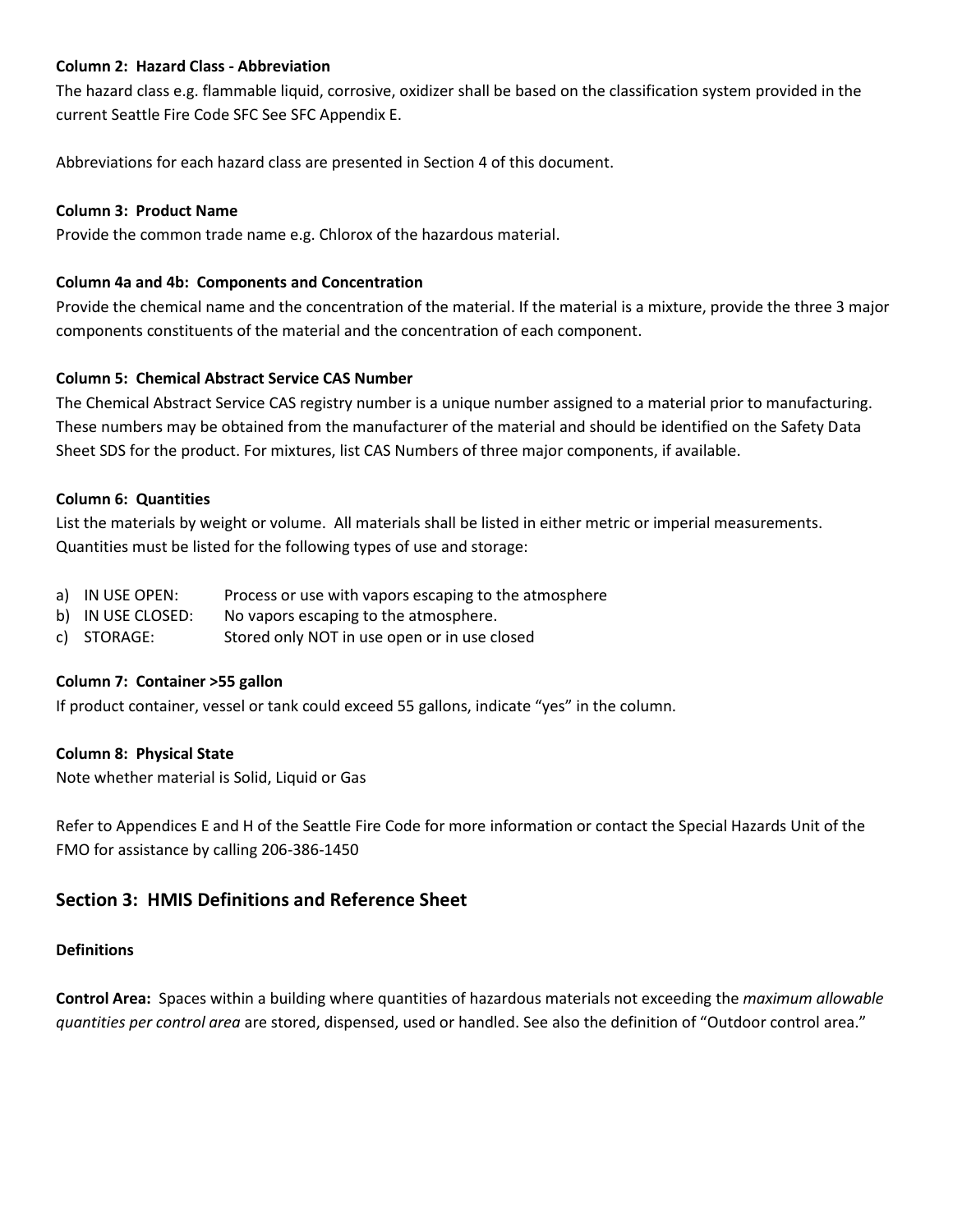#### **Flammable and Combustible Liquids**

|                                      | Hazard       | <b>Flash</b>                                                   | <b>Boiling</b>                              |
|--------------------------------------|--------------|----------------------------------------------------------------|---------------------------------------------|
|                                      | <b>Class</b> | Point                                                          | Point                                       |
| <b>Flammable</b><br><b>Liquids</b>   | Class I-A    | Less than 73° F                                                | Less than 100°F                             |
|                                      | Class I-B    | Less than 73° F                                                | Greater than or equal to<br>$100^{\circ}$ F |
|                                      | Class I-C    | Greater than or equal to 73° F and less than<br>$100^\circ$ F  |                                             |
| <b>Combustible</b><br><b>Liquids</b> | Class II     | Greater than or equal to 100° F and less than<br>$140^\circ$ F |                                             |
|                                      | Class III-A  | Greater than or equal to 140° F and less than<br>$200^\circ$ F |                                             |
|                                      | Class III-B  | Greater than or equal to 200° F                                |                                             |

## **Section 4: Hazard Class Abbreviations for the HMIS**

\*For Examples, refer to Appendix E of 2012 Seattle Fire Code

## **1. Explosives/Blasting Agents**

| EX 1.1 |
|--------|
| EX 1.2 |
| EX 1.3 |
| EX 1.4 |
| EX 1.5 |
| EX 1.6 |

## **2. Compressed Gases**

| <b>CFLG</b>       | <b>Compressed Flammable Gas</b>    | (Acetylene, CO, Ethane, LPG) |
|-------------------|------------------------------------|------------------------------|
| CO <sub>x</sub> G | <b>Compressed Oxidizing Gas</b>    | (Oxygen, Ozone, Chlorine)    |
| <b>CCG</b>        | <b>Compressed Corrosive Gas</b>    | (Ammonia, Fluorine)          |
| <b>CHTG</b>       | <b>Compressed Highly Toxic Gas</b> | (Arsine, Cyanogen)           |
| <b>CTxG</b>       | <b>Compressed Toxic Gas</b>        | (Chlorine, Phosgene)         |
| <b>CIG</b>        | <b>Compressed Inert Gas</b>        | (Argon, Helium, Nitrogen)    |
| CP <sub>y</sub> G | <b>Compressed Pyrophoric Gas</b>   | (Diborane, Phosphine)        |
| <b>CUG</b>        | <b>Compressed Unstable Gas</b>     | (Butadiene, Ethylene Oxide)  |
|                   |                                    |                              |

## **3. Flammable/Combustible Liquids**

### a. **Flammable Liquids**

| FL 1A | Class 1-A Flammable Liquid | (Acetyldehyde, Ethyl Ether)     |
|-------|----------------------------|---------------------------------|
| FL 1B | Class 1-B Flammable Liquid | (Gasoline, MEK, Laquer Thinner) |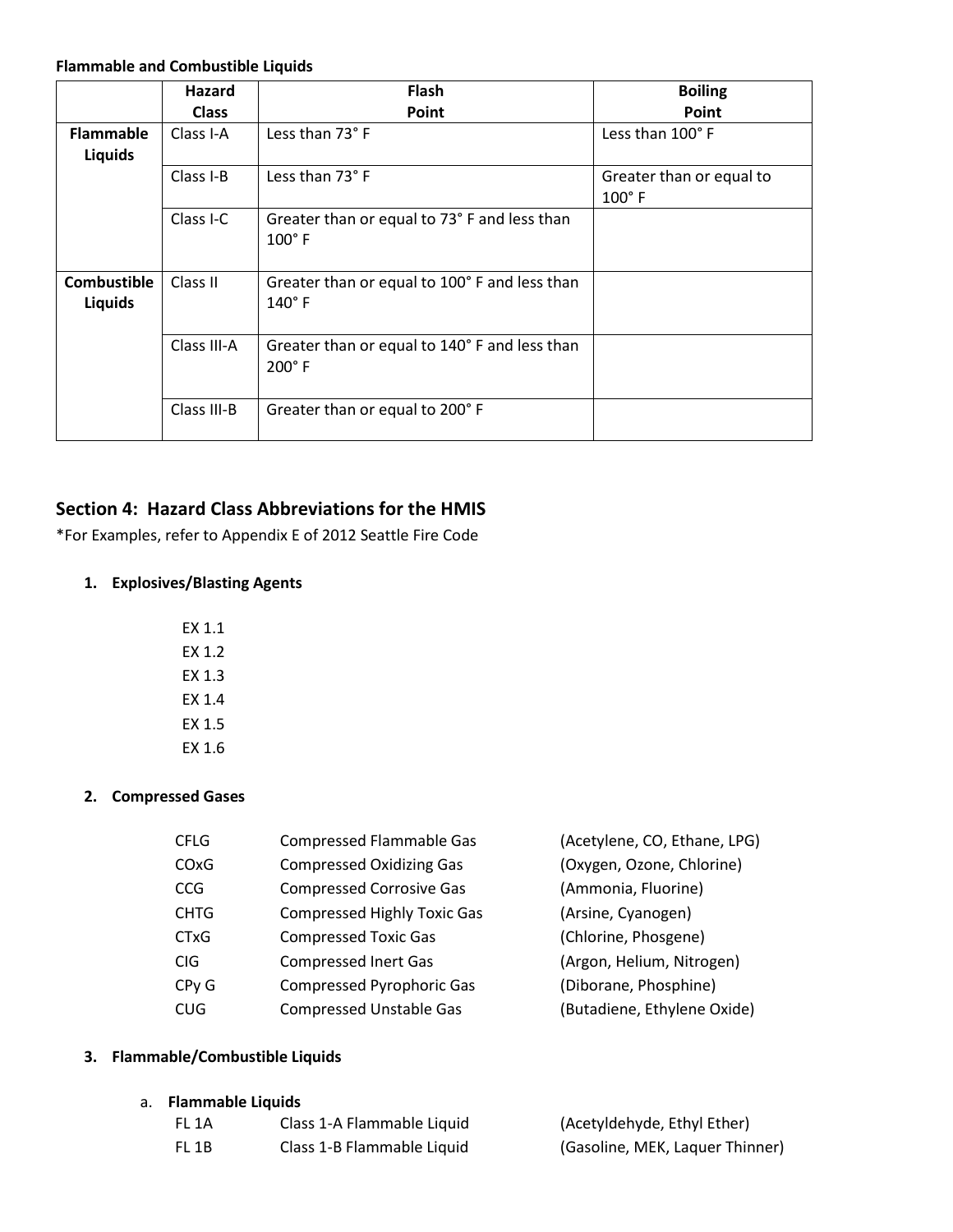| FL <sub>1C</sub> | Class 1-C Flammable Liquid | (M-xylene, P-xylene) |
|------------------|----------------------------|----------------------|
|                  |                            |                      |

#### b. **Combustible Liquids**

| C <sub>2</sub>   | Class 2 Combustible Liquid  | (Fuel Oil, Naptha)                  |
|------------------|-----------------------------|-------------------------------------|
| C 3A             | Class 3A Combustible Liquid | (Some Lubricating Oils)             |
| C <sub>3</sub> B | Class 3B Combustible Liquid | (Waste Oil, Motor Oil, Mineral Oil) |

## **4. Flammable Solids**

FLS Cellulose Nitrate, Magnesium, Sulfur

### **5. Combustible Dusts/ Powders**

CDUST Wood Sawdust, Flour, Coal

### **6. Combustible Fibers**

CFIB Combustible Fiber

## **7. Oxidizers Gases, Liquids and Solids**

| OXY4  | Class 4 Oxidizer |
|-------|------------------|
| OXY3. | Class 3 Oxidizer |
| OXY2  | Class 2 Oxidizer |
| OXY1  | Class 1 Oxidizer |

## **8. Organic Peroxides Liquids, Pastes, Solids**

| ORGU | <b>Unclassified Organic Peroxide</b> |
|------|--------------------------------------|
| ORG5 | Class 5 Organic Peroxide             |
| ORG4 | Class 4 Organic Peroxide             |
| ORG3 | Class 3 Organic Peroxide             |
| ORG2 | Class 2 Organic Peroxide             |
| ORG1 | Class 1 Organic Peroxide             |

### **9. Pyrophoric Materials Gases, Liquids, Solids**

PYRO

#### **10. Unstable Reactive Materials**

| UR4 | Class 4 Unstable |
|-----|------------------|
| UR3 | Class 3 Unstable |
| UR2 | Class 2 Unstable |
| UR1 | Class 1 Unstable |

#### **11. Water Reactive Materials**